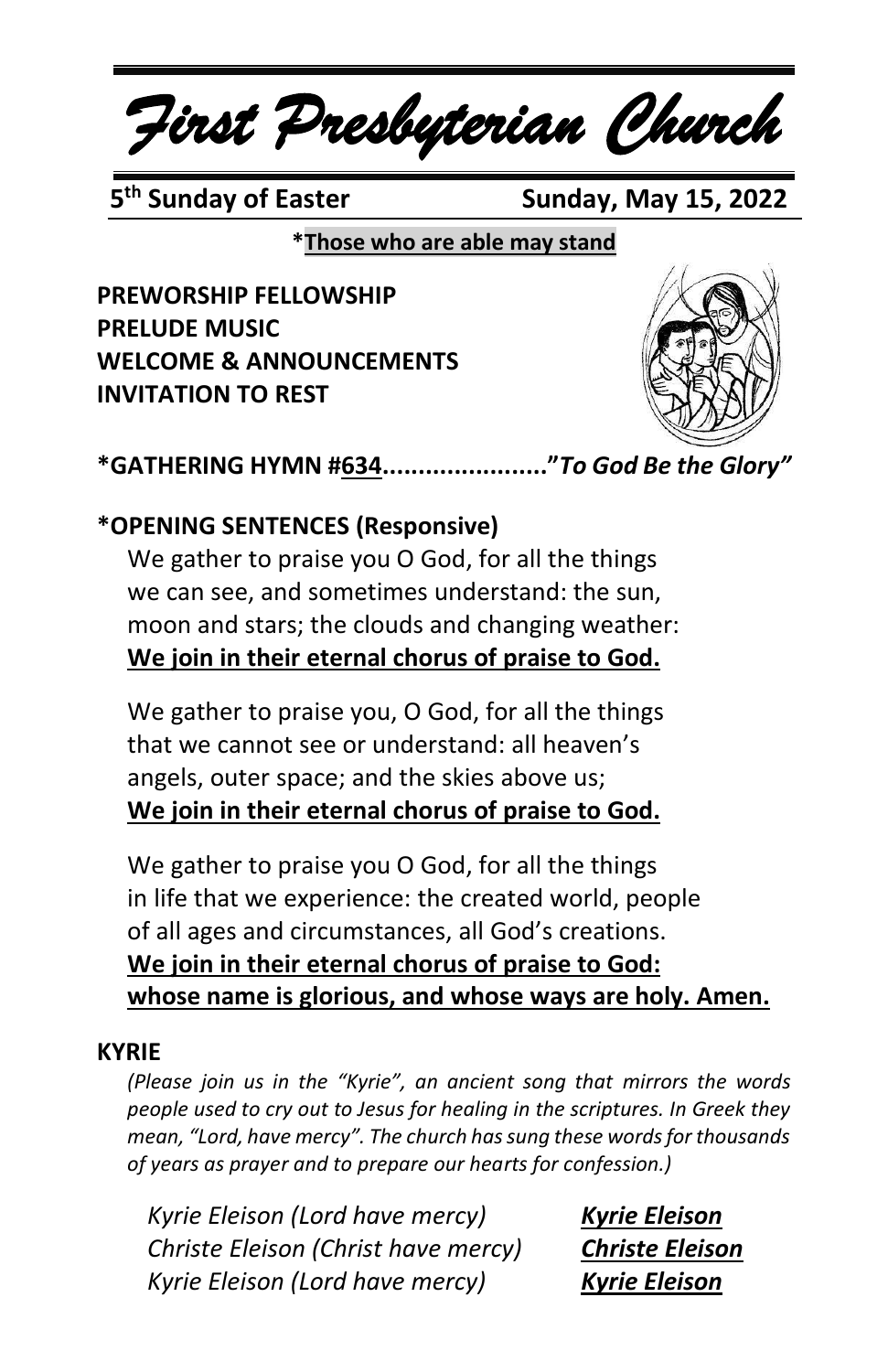## **CONFESSION OF NEED (Responsive)**

# **Everlasting God, we know how easy it is to forget your presence and power in our lives.**

Focused on our daily planners, we do not pay attention to the night sky and the stars that glitter. Surrounded by the sounds of anger, violence, and hate, we have trouble listening to your whispers of hope and grace. Thinking that Scripture is filled only with stories, we cannot understand your truth which can change lives.

**We need your reminders that there is nothing that matches your mercy and hope. Lift us to our feet so we may walk with you; fill us with your strength so we may serve your people; touch us with your healing so we may proclaim to everyone the Good News that has come in Jesus Christ, our Lord and Savior.**

**Amen.**

#### **KYRIE**

*Kyrie Eleison (Lord have mercy) Kyrie Eleison Christe Eleison (Christ have mercy) Christe Eleison Kyrie Eleison (Lord have mercy) Kyrie Eleison*

#### **SILENCE FOR CONFESSION AND RESTING IN GOD'S GRACE**

#### **DECLARATION OF GRACE (Responsive)**

May you hear the Good News as this: God never tires out, God is always with us, God heals us with mercy, God strengthens us for service. The One who numbers the stars knows each of us by name. Thanks be to God, we are forgiven. **Amen.**

#### **RESPONSE HYMN #716.................."***God, Whose Giving Knows"*

#### **\*SHARING THE PEACE OF CHRIST**

The Peace of Christ be with you! **And Also, with you!** Let us share a sign of God's peace with one another.

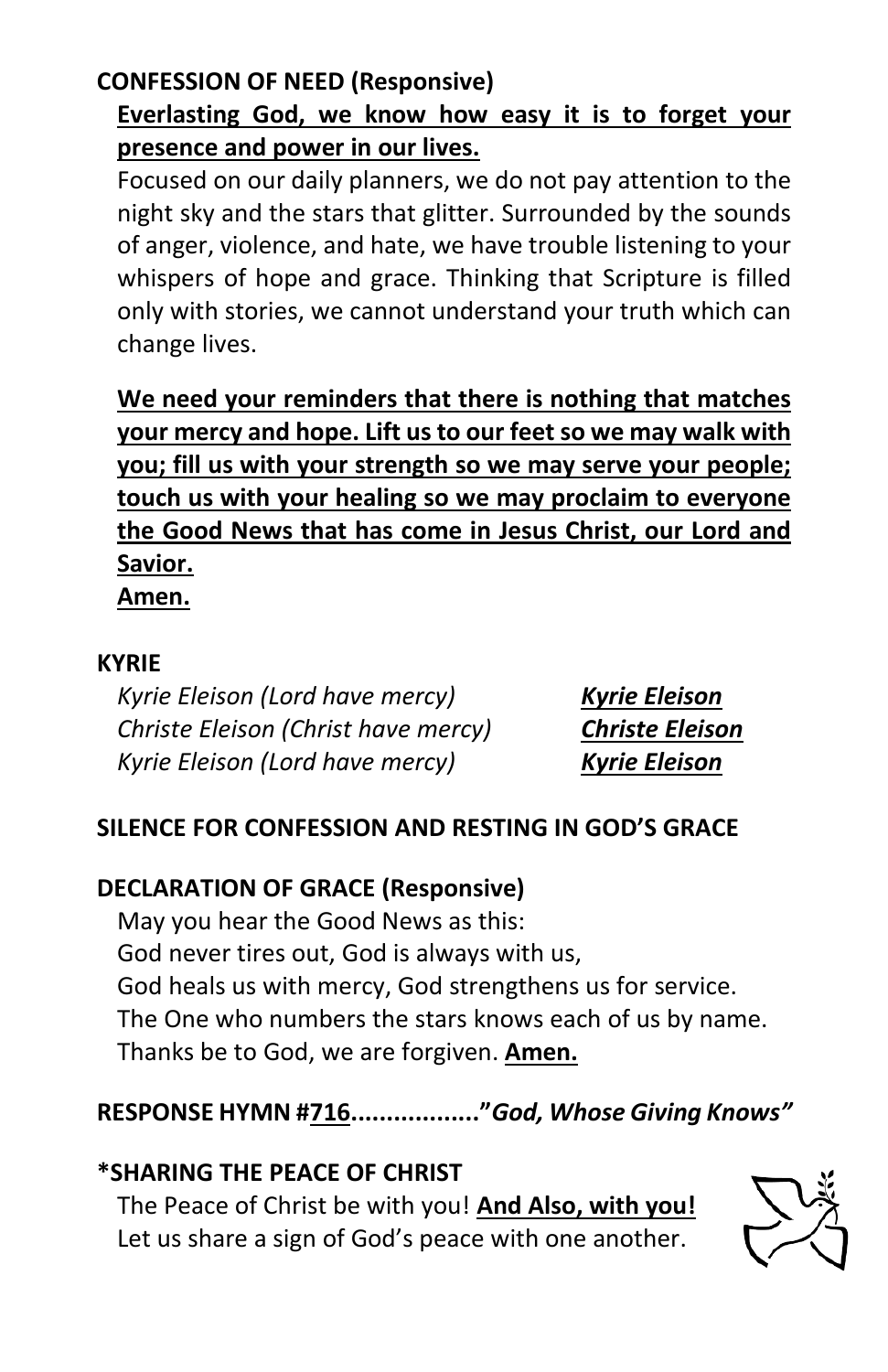#### **PRAYER FOR ILLUMINATION (Unison)**

**Holy Spirit, help us hear your voice beyond our inability to hear and understand your word beyond any speaker's ability to explain. Through your word, speak to our hearts even if our heads are not ready to listen.**

**Amen.**

#### **SCRIPTURE**

**FIRST READING ................................Malachi 3:10-12 (pg 996)** *Leader: The Word of the Lord.* **People: Thanks be to God!**

**GOSPEL READING....................................John 6:1-13 (pg 100)** *Leader: The Word of the Lord.* **People: Praise to You, O Christ**

**SERMON** *One Little Lunch Ruth Sanders*

#### **SILENCE FOR REFLECTION**

**\*HYMN OF THE DAY #708.........***"We Give Thee but Thine Own"*

#### **PRAYERS OF THE PEOPLE** Lord in your Mercy. **Hear our Prayer.**

**THE LORD'S PRAYER (forgive us our "sins")**

# **\*BLESSING AND CHARGE (Responsive)** Beloved children of God receive the gift of the Holy Spirit, the

grace of Jesus Christ, and the blessing of the Lord forever. **Alleluia! Amen.**

**\*CLOSING HYMN #700......"***I'm Gonna Live So God Can Use Me"*

## **\*DISMISSAL (Responsive)**

Go in peace to love and serve the Lord. **Thanks be to God. Amen.**

*\_\_\_\_\_\_\_\_\_\_\_\_\_\_\_\_\_\_\_\_\_\_\_\_\_\_\_\_\_\_\_\_\_\_\_\_\_\_\_\_\_*

#### **\*POSTLUDE**